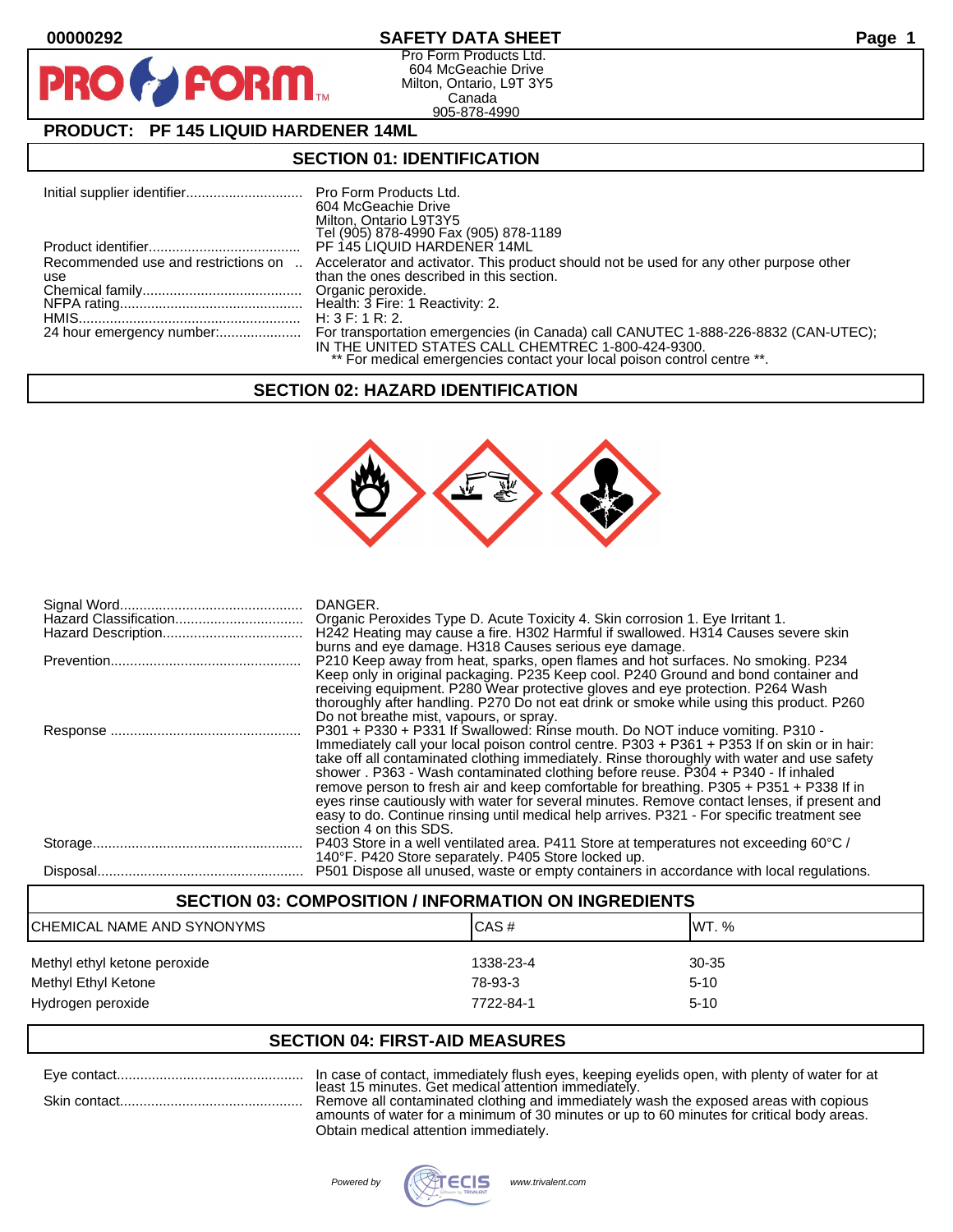# **PRODUCT: PF 145 LIQUID HARDENER 14ML**

### **SECTION 04: FIRST-AID MEASURES** Inhalation................................................... If inhaled, remove to fresh air. If not breathing, give artificial respiration. If breathing is difficult, give oxygen, obtain medical attention. Ingestion.................................................... Do not induce vomiting. If ingestion is suspected, contact physician or poison control center immediately. If spontaneous vomiting occurs have victim lean forward with head down to prevent aspiration of fluid into the lungs. Never give anything by mouth to an unconscious person. Additional information................................ Treat victims symptomatically. The main hazard from ingestion is aspiration of the liquid into the lungs producing chemical pneumonitis. In the event of an incident involving this product ensure that medical authorities are provided a copy of this safety data sheet.

## **SECTION 05: FIRE-FIGHTING MEASURES**

| Suitable and unsuitable extinguishing<br>media                                                                     | "Alcohol" foam, CO2, dry chemical. Water fog. Do not use water in a jet.                                                                                                                                                                                                                                                       |
|--------------------------------------------------------------------------------------------------------------------|--------------------------------------------------------------------------------------------------------------------------------------------------------------------------------------------------------------------------------------------------------------------------------------------------------------------------------|
| Specific hazards arising from the<br>hazardous product, such as the nature of<br>any hazardous combustion products | Oxides of carbon (CO, CO2). Ethane and Methane.                                                                                                                                                                                                                                                                                |
| Special protective equipment and<br>precautions for fire-fighters                                                  | Firefighter should be equipped with self-contained breathing apparatus and full protective<br>clothing to protect against potentially toxic and irritating fumes. Fight fire like a fuel oil fire.<br>Cool fire-exposed containers with cold water spray. Heat will cause pressure buildup and<br>may cause explosive rupture. |
| Unusual fire / explosion hazards                                                                                   | During a fire, irritating and toxic gases and aerosols may be generated by thermal<br>decomposition and combustion.                                                                                                                                                                                                            |

# **SECTION 06: ACCIDENTAL RELEASE MEASURES**

 Leak/spill.................................................. Keep away from heat, sparks and flames. Avoid breathing vapours and skin contact. Remove sources of ignition if combustible or flammable vapours may be present and ventilate area. Evacuate all non-essential personnel. Use a self contained breathing apparatus. Contain the spill. Absorb with earth, sand, or another dry inert material. Scrape or shovel into containers. Spilled material and water rinses are classified as chemical waste, and must be disposed of in accordance with current local, provincial, state, and federal regulations. Prevent material from contaminating soil and from entering sewers, waterways or low areas.

## **SECTION 07: HANDLING AND STORAGE**

# **SECTION 08: EXPOSURE CONTROLS / PERSONAL PROTECTION**

| <b>INGREDIENTS</b>              | TWA               | <b>ACGIH TLV</b><br><b>STEL</b>                                                                                                                                                                     | <b>PEL</b>                  | <b>OSHA PEL</b><br><b>STEL</b> | <b>NIOSH</b><br>REL                         |
|---------------------------------|-------------------|-----------------------------------------------------------------------------------------------------------------------------------------------------------------------------------------------------|-----------------------------|--------------------------------|---------------------------------------------|
| Methyl ethyl ketone<br>peroxide | 0.2 ppm (ceiling) | Not Established                                                                                                                                                                                     | Not Established             | Not Established                | Not Established                             |
| Methyl Ethyl Ketone             | $200$ ppm         | 300 ppm                                                                                                                                                                                             | $200$ ppm                   | Not established                | 200 ppm TWA                                 |
|                                 |                   | CA ON: 200ppm (TWA), 300ppm (STEL)                                                                                                                                                                  |                             |                                |                                             |
| Hydrogen peroxide               | 1 ppm             | Not Established                                                                                                                                                                                     | 1 ppm TWA; 1.4<br>mg/m3 TWA | Not Established                | 1 ppm TWA; 1.4<br>mg/m3 TWA; 75<br>ppm IDLH |
|                                 |                   | Liquid chemical goggles. Chemical safety goggles and full faceshield if a splash hazard<br>exists.                                                                                                  |                             |                                |                                             |
|                                 |                   | Chemical resistant gloves.<br>Wear adequate protective clothes. Wear long sleeves and trousers to prevent dermal                                                                                    |                             |                                |                                             |
| exposure.                       |                   | Safety boots per local regulations.<br>Local exhaust ventilation is recommended. Wear an appropriate, properly fitted respirator<br>when contaminant levels exceed the recommended exposure limits. |                             |                                |                                             |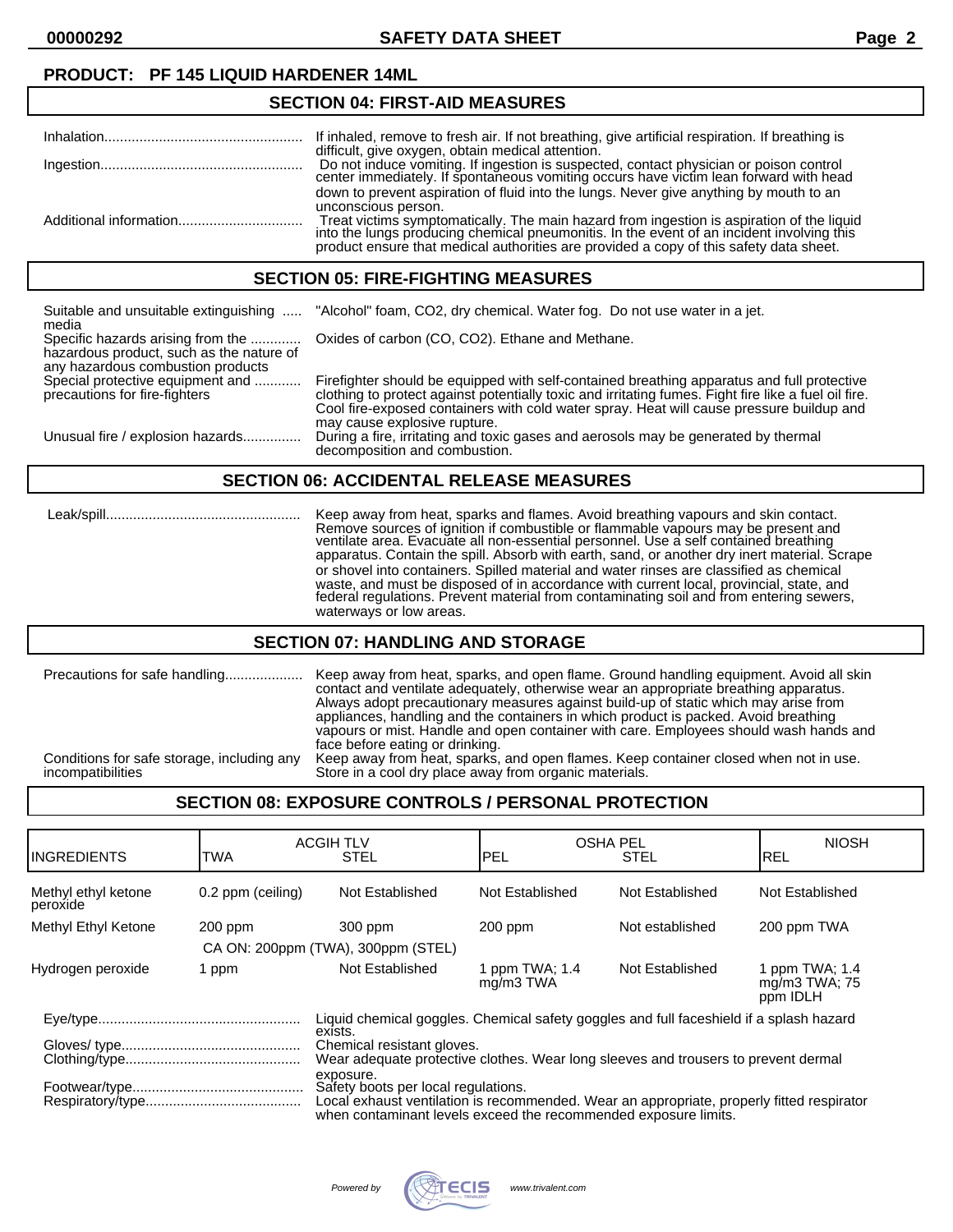**00000292 SAFETY DATA SHEET Page 3**

## **PRODUCT: PF 145 LIQUID HARDENER 14ML**

# **SECTION 08: EXPOSURE CONTROLS / PERSONAL PROTECTION**

|                                  | Emergency shower should be in close proximity. Eye wash facility should be close in                                       |
|----------------------------------|---------------------------------------------------------------------------------------------------------------------------|
|                                  | proximity.                                                                                                                |
| Appropriate engineering controls | Local exhaust at points of emission. Use local exhaust or general room ventilation sufficient<br>to prevent overexposure. |
|                                  |                                                                                                                           |

# **SECTION 09: PHYSICAL AND CHEMICAL PROPERTIES**

| Appearance/Physical state                      | Liquid.                  |
|------------------------------------------------|--------------------------|
|                                                | Colourless.              |
|                                                | Slight.                  |
| Odour threshold (ppm)                          | Not available.           |
| Vapour pressure (mm Hg)                        | No data.                 |
| Vapour density (air=1)                         | No data.                 |
|                                                | No data.                 |
| Relative Density (Specific Gravity)            | 8.33 lb/usg - 1.00 g/mL. |
| Melting / Freezing point (deg C)               | No data.                 |
|                                                | Partially in water.      |
| Initial boiling point / boiling range (deg C). | No data.                 |
|                                                | No data.                 |
| Flash point (deg C), method                    | 94.                      |
| Auto ignition temperature (deg C)              | No data.                 |
| Upper flammable limit (% vol)                  | No data.                 |
| Lower flammable limit (% vol)                  | No data.                 |
| Partition coefficient - n-octanol/water        | Not available.           |
|                                                | No data.                 |
|                                                | No data.                 |

# **SECTION 10: STABILITY AND REACTIVITY**

|                                                                             | Stable at normal temperatures and pressures.                                                            |  |  |
|-----------------------------------------------------------------------------|---------------------------------------------------------------------------------------------------------|--|--|
|                                                                             | Avoid open flames, sparks, heat, electrical and static discharge, storage at high                       |  |  |
| discharge, shock or vibration                                               | temperatures.<br>Conditions to avoid, including static  Strong oxidizers. Strong bases. Amines. Copper. |  |  |
| Hazardous decomposition products                                            | Oxides of carbon (CO,CO2).                                                                              |  |  |
| Possibility of hazardous reactions Hazardous polymerization will not occur. |                                                                                                         |  |  |
| CECTION 44. TOVICOLOGICAL INFORMATION                                       |                                                                                                         |  |  |

## **SECTION 11: TOXICOLOGICAL INFORMATION**

| <b>INGREDIENTS</b>                                         |                                                                                                                                                                                                                                                                                                                                                                                                                                                                                                                                                                                                                                                                                            | LC50                                                        | LD50                                                                                 |
|------------------------------------------------------------|--------------------------------------------------------------------------------------------------------------------------------------------------------------------------------------------------------------------------------------------------------------------------------------------------------------------------------------------------------------------------------------------------------------------------------------------------------------------------------------------------------------------------------------------------------------------------------------------------------------------------------------------------------------------------------------------|-------------------------------------------------------------|--------------------------------------------------------------------------------------|
| Methyl ethyl ketone peroxide                               |                                                                                                                                                                                                                                                                                                                                                                                                                                                                                                                                                                                                                                                                                            | 200 ppm (4hr, rat) 170 mg/l (4hr,<br>mouse)                 | 6.86 ml/kg (rat, oral) 500 mg/kg<br>(rabbit, dermal)                                 |
| Methyl Ethyl Ketone                                        |                                                                                                                                                                                                                                                                                                                                                                                                                                                                                                                                                                                                                                                                                            | >5,000 ppm (6 hours, rat), 11000<br>ppm (45 minutes, mouse) | 3,400 mg/kg (rat, oral),<br>>8000 mg/kg (rabbit, dermal), 670<br>mg/kg (mouse, oral) |
| Hydrogen peroxide                                          |                                                                                                                                                                                                                                                                                                                                                                                                                                                                                                                                                                                                                                                                                            | No data                                                     | No data                                                                              |
| Acute Toxicity Estimate (ATE)<br>Effects of acute exposure | ATE (mix) oral: 1429 mg/kg. ATE (mix) inhalation vapour: 220 mg/L.<br>Eye contact. Skin contact. Inhalation. Ingestion.<br>Corrosive to eyes. Contact with eyes can cause severe irritation. May cause eye damage.<br>Contact with skin can cause severe irritation. Inhalation of vapours can cause nasal and<br>respiratory irritation, dizziness, weakness, fatigue, nausea, headache, possible<br>unconsciousness, and asphyxiation. If ingested, this product may be absorbed and result in<br>gastrointestinal irritation, nausea, vomiting, and diarrhea. May cause burns of the mouth,<br>throat, esophagus, and stomach. Aspiration of material into the lungs can cause chemical |                                                             |                                                                                      |
|                                                            | pneumonitis which can be fatal.<br>Prolonged or repeated overexposure can cause damage to eyes, skin, and mucous<br>membranes. May aggravate pre-existing skin and eye disorders. May cause respiratory<br>damage. Extended exposure to MEKP can cause liver and kidney damage.<br>IARC has classified Hydrogen Peroxide as a Group 3 - Not classifiable as to its<br>carcinogenicity to humans.                                                                                                                                                                                                                                                                                           |                                                             |                                                                                      |
|                                                            |                                                                                                                                                                                                                                                                                                                                                                                                                                                                                                                                                                                                                                                                                            |                                                             |                                                                                      |
|                                                            | No known reproductive effects.                                                                                                                                                                                                                                                                                                                                                                                                                                                                                                                                                                                                                                                             |                                                             |                                                                                      |